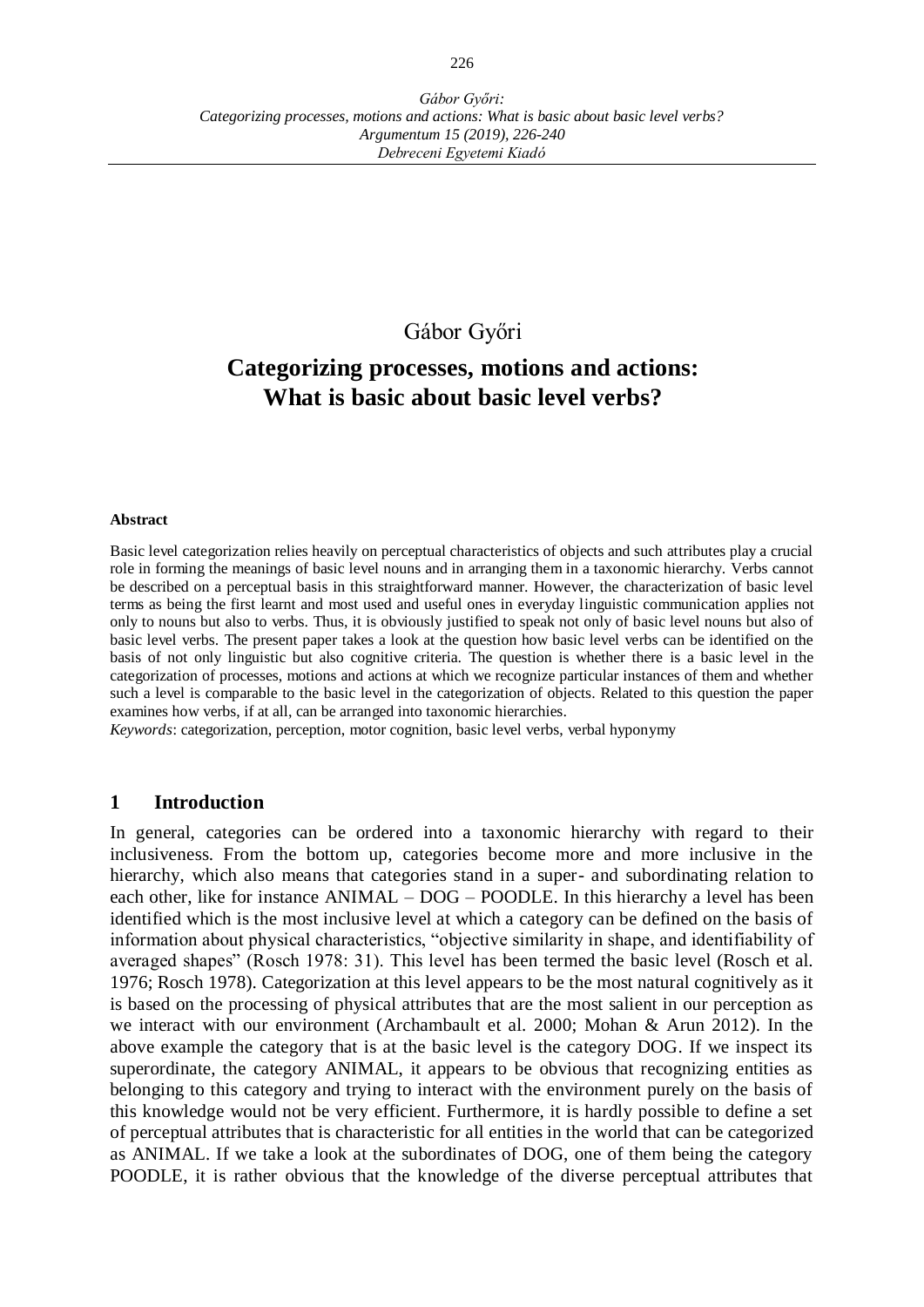characterize the various breeds of dogs is much less common in a speech community than the knowledge of perceptual characteristics for recognizing dogs as such. Furthermore, the knowledge contained in basic level categories represents the cognitively most efficient and economical way of grouping parts of reality for our everyday physical interaction with the world. Therefore, the terms corresponding to these categories appear to be the most relevant part of the lexicon of a language, since they are the most necessary for communicating about our physical activities in and awareness of our surroundings. Rosch (1978) pointed out that for this reason these are the words that are the most often used by adults to name entities and also the ones that children learn first during language acquisition. She also assumed that in the history of a language these terms emerge prior to terms naming categories higher or lower in the taxonomic hierarchy of objects. From these three implications of the basic level for language, as Rosch (1978: 35) called them, research was primarily done in the area of child language acquisition demonstrating Rosch's claim (e.g. Golinkoff et al. 1995; Pruden et al. 2006; Waxman & Lidz 2006). These findings indirectly verify also the assumption of the two other implications.

Research on categorization has mostly dealt with object categories because perceptual attributes, which are easily studied, characterize primarily physical entities. Categorization – the most basic process of cognition – starts with the processing of sensory information from the environment in the perceptual system, which involves the selective filtering of the incoming information according to how the different parts of reality function in the regular behavior of an organism (Goodson 2003: 116, 263). Due to this primacy of perception in identifying the basic level, Rosch's implications for language concern object categories, i.e., nouns denoting basic level object categories. However, in spite of the fact that basic level categorization has been studied mainly in experiments involving perceptual object categorization tasks based on object naming (e.g. Archambault et al. 2000), as far as the structure of the lexicon of a language is concerned, basic level terms have also been distinguished among verbs just like in the case of nouns (e.g. Verschueren 1981; Lakoff 1987: 270-271; Goossens 1990; Vulchanova & Martinez 2013; Vulchanova et al. 2013). If we start out from Rosch's three implications of the basic level for language and not from the definition of this level based on perceptual attributes, then this distinction appears to be theoretically justified.

If the lexicon of a language contains verbs that can be considered basic level verbs, then it should be possible to unambiguously place them between super- and subordinate levels in a taxonomic hierarchy. In the case of object categorization the basic level is defined independently of language, purely on the basis of how our perceptual system processes the incoming information from our sensory system because "it would hardly be reasonable to suppose that in perception of the world, objects were first categorized either at the most abstract or at the most concrete level possible" (Rosch 1978: 34). This perception based categorical division might be reflected cross-linguistically in different ways due to various conceptual, semantic and cultural factors. The fact that taxonomies often do not completely overlap across languages can only be explained satisfactorily if we strictly distinguish between perceptual basic level categories arising prelinguistically in our perceptual system, and linguistic categories, which are based on the former but heavily influenced by the semantic structure – relying on encyclopedic world knowledge – of the particular language (Győri 2017). However, the super- and subordinate relations in object taxonomies with regard to the basic level are quite unambiguous within one language. In the present paper I will be concerned with how verbs can be placed in a taxonomic hierarchy, what justifies a certain verb to be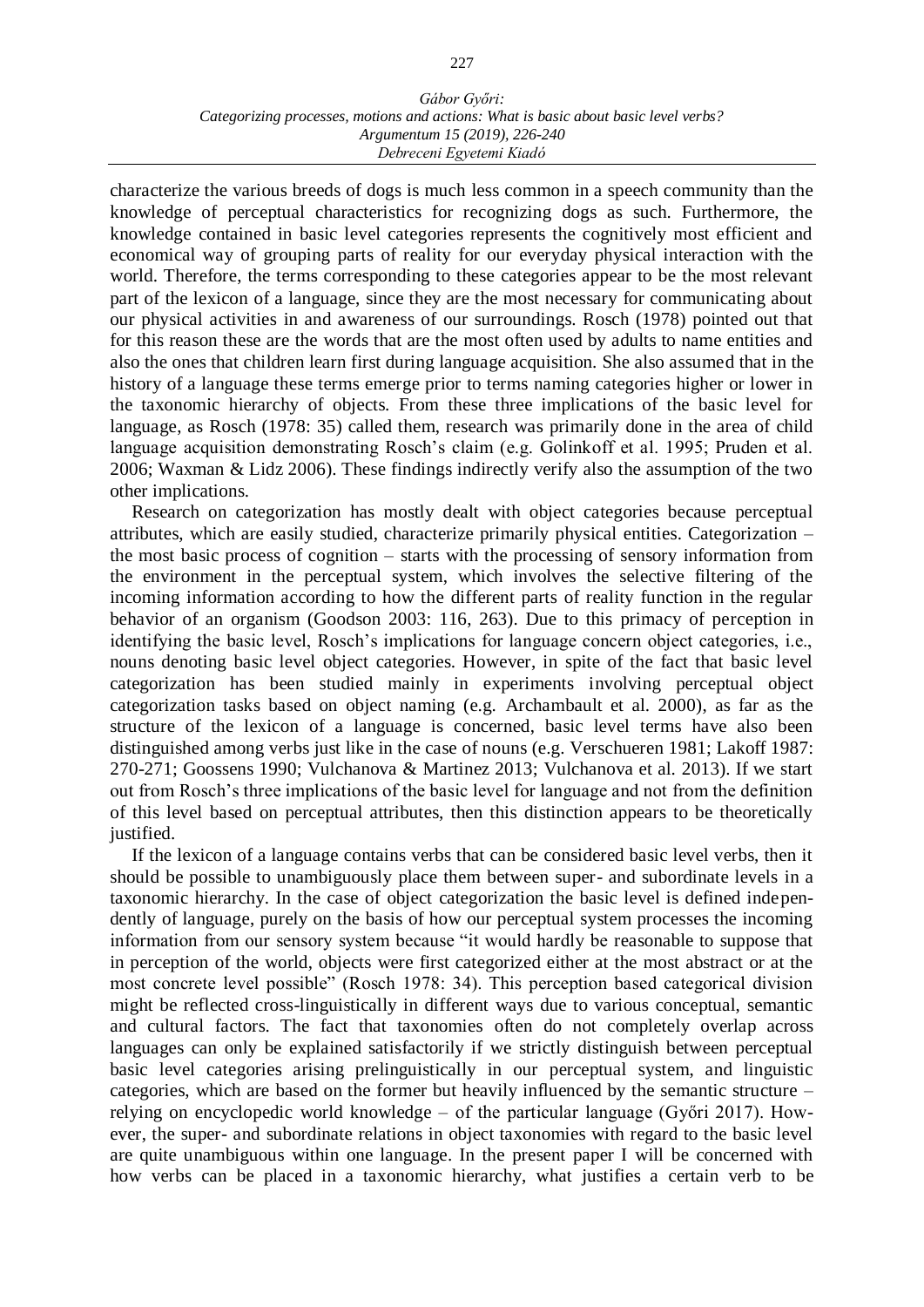considered a basic level verb, and whether in the case of verbs super- and subordination can be defined in terms of class inclusion.

These questions are related to the issue of perception, i.e., whether basic level verbs can be identified on the basis of not only linguistic but also of perceptual criteria because the inclusion relationship must rely on the perceptual characteristics of the basic level, as it in fact does in the case of object categories and the nouns denoting them. In other words, the question is whether there is a basic level in the categorization of processes and motions which is not linguistically defined and at which we recognize particular processes and motions comparable to the basic level in the categorization of objects. This question is important because many authors identify basic level verbs purely on the basis of linguistic criteria, as for instance Vulchanova and Martinez (2013: 150) also do:

[...] it is expected that the lexical items expressing the default settings of each biological motion category will be the most widely used ones when describing scenes belonging to that category. This is why we dub them basic-level lexical items for that category.

However, in the case of object categories perceptual categorization precedes linguistic categorization, which is the natural and necessary state of affairs in cognitive processing because natural categories arise in perception based on sensory experience while we physically interact with the environment. The workings of our perceptual system give rise to the primary "operational definitions of the basic level of abstraction: attributes in common, motor movements in common, objective similarity in shape, and identifiability of averaged shapes" (Rosch 1978: 34). The previously listed linguistic behaviors of words denoting basic level categories are only implications of basic level categorization for language on the basis of which "we would expect" those behaviors (Rosch 1978: 35). They are not the real indicators of the basic level because in themselves they could not account for class inclusion, i.e., superand subordinate relations between categories. The basic level as the most natural level of categorization derives from our categorizing behavior based on perceiving real world phenomena with regard to their function in our interaction with the environment, and this cannot be separated from the fact that motion perception is a crucial factor in experiencing objects in space and time (Kanai et al. 2007: 944). According to Gallese and Lakoff (2005: 446), "words for basic-level categories tend to be recognisable via gestalt perception". This cannot relate only to object categories because a basic level verb (like *fall* for instance) denotes a category of real physical motion and "motion is [also] perceived as a single, coherent gestalt" (Kanai et al. 2007: 942), which is vital for being capable of proper interaction with the environment.

Based on these considerations my analysis will first focus on the question what those processes and motions might be that could be considered basic level categories based on perceptual characteristics as in the case of basic level objects. Then I will examine whether the characteristics of process and motion categories meet the criteria for being convincingly ranked in a taxonomic hierarchy and whether the verbs denoting them unmistakably exhibit the semantic relation of hyponymy in the lexicon.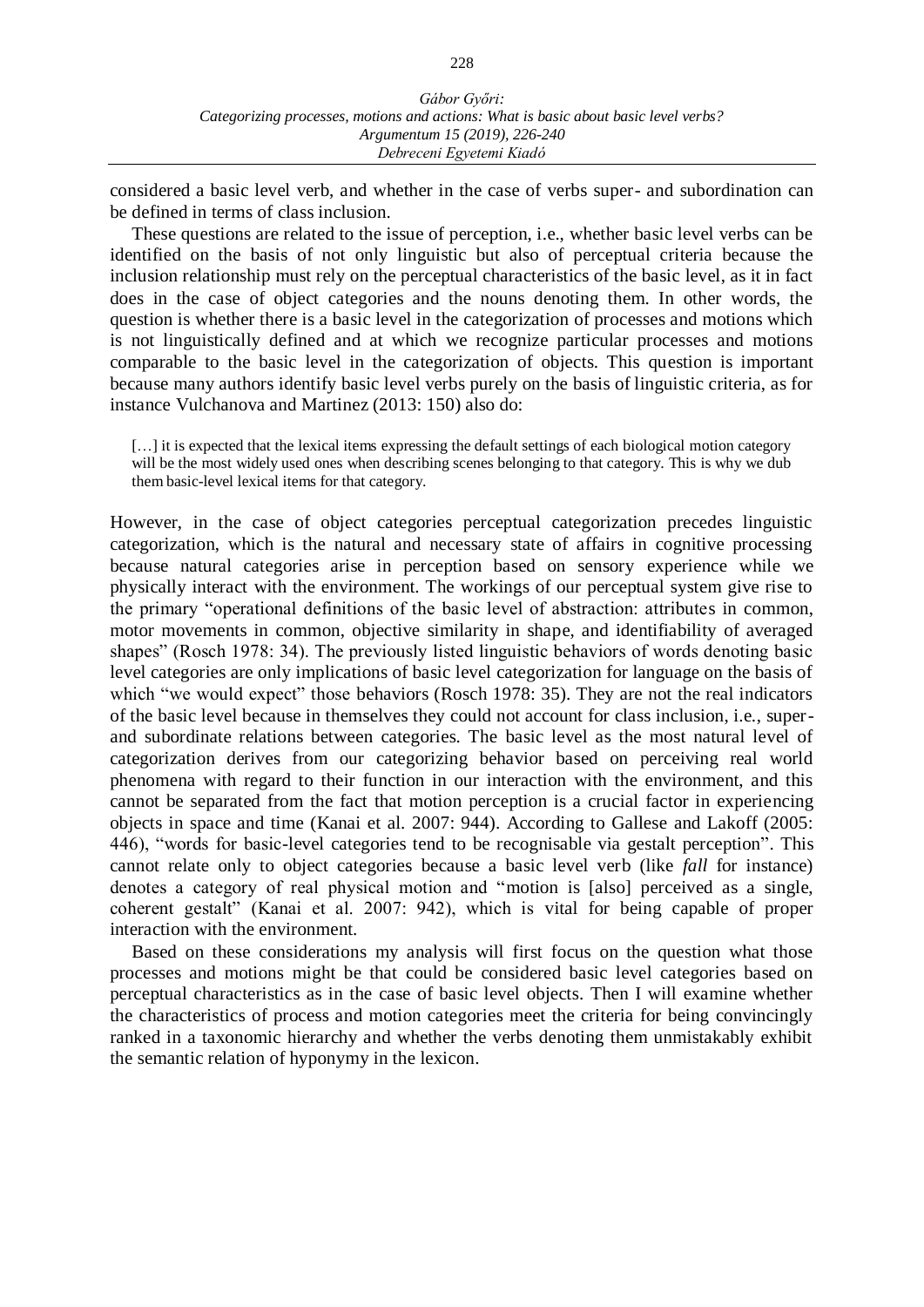## **2 Perception and the basic level in the case of verbs**

The function of perception is to enable us to stay in contact with our environment by analyzing and processing the data supplied by our sensory system during interaction with our surroundings and interpreting these data in terms of categories. Perceiving the world in a categorical way, i.e., recognizing phenomena of the world according to their structural similarities, which determine the functions they serve, is crucial in our interaction with the environment (Harnad 2005). Categorization is not only about entities because our interaction with the environment cannot be based on the perception of the pure existence of objects but also on the way we perceive their motions (Kanai et al. 2007: 937). Interaction involves by definition the processes and motions we or the entities around us undergo or perform and also the effects and influences we and other entities have on each other through these processes and motions. It is self evident therefore that these are just as salient in our perception and cognitive processing as the objects themselves. We recognize processes and motions in terms of their commonalities and similarities, though we do not recognize them in themselves but as 'behaviors' of entities, in other words, they do not exist without entities 'behaving' in particular ways. We perceive them through entities undergoing processes and performing motions, and we categorize them by abstracting their similarities and commonalities from the 'behaviors' of particular entities through generalization, decontextualization and schematization.

Recognizing what is going on around us in the world by means of categories and interacting with our environment in the way directed by the categorical processing of this information in our cognitive system has principally nothing to do with language (Tomasello 1999: 58, 125; Mascalzoni & Regolin 2011: 113). But as social beings it is also crucial for us to communicate about our experiences with reality in the form of categories for the sake of cooperative interaction with our environment. Language is a system that enables us to implement this communication with the help of symbols, which have the function to denote the categories that are important for us to communicate about while operating in the world (Tomasello 1999: 8).

Since the basic level is founded in perception, it is obvious that real physical objects occur at this level in a taxonomic hierarchy, and these are the entities that basic level nouns in language denote. Studies on basic level categorization in connection with verbs focus almost exclusively on action categories and action verbs (e.g. Hemeren 2008; van Dam et al. 2010; Vulchanova & Martinez 2013; Vulchanova et al. 2013). However, one of the most conspicuous differences between basic level nouns and basic level verbs is that the former denote only one type of categories, namely object categories, while the latter do not denote one general type but different types of categories, not only action categories. Based on our sensory experience of physical interaction with the environment we can distinguish processes and motions of entities. But in this interaction it is also crucial that we distinguish two types of motions, mechanical motions of objects and motions performed by animate beings, i.e., biological motion, which we interpret as actions. It is in the taxonomic categorization of our perceptual experiences with processes and these two types of motions in the physical world where we should be able to distinguish a basic level (just as in the categorization of physical entities). Sometimes processes, motions and actions are considered together as events but it may not be correct to regard events as a more general category subsuming the three because "events represent a potentially larger unit of analysis […] that consists of various actions" as parts of and not kinds of events (Hemeren 2008: 13; cf. also Verschueren 1981: 75).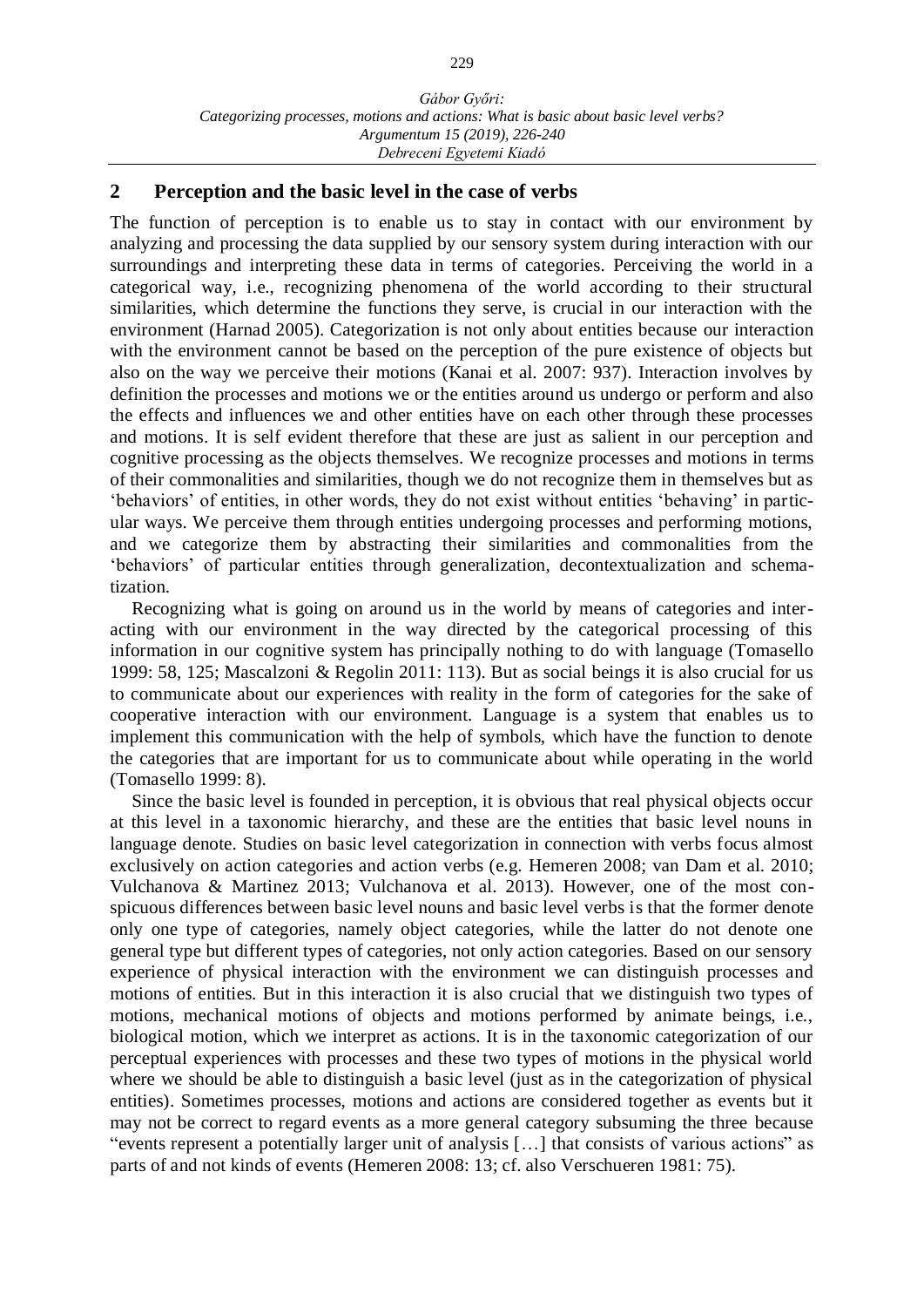Before turning to basic level verbs themselves, let us take a closer look at the general categories of PROCESS, MOTION and ACTION because the basic level, as the level of natural categorization, hinges on what it is that can be perceived as clues for categorizing phenomena in the world. In the case of object categories the basic level can be identified rather unambiguously on perceptual grounds, i.e., the different object categories share relatively obvious sets of perceptual attributes and shape characteristics on the basis of which objects can be sorted into individual categories (e.g. CHAIR, TREE, CAT, etc.). However, in the case of process, motion and action categories it is not an easy task to define them unambiguously purely in terms of perception, which would be the primary requirement for identifying a level in a taxonomy as the basic one. Since this is the level directly linked to physical interaction with the environment, only perceptible real-world physical processes, motions and actions have the potential to give rise to taxonomies in which natural basic level categories can occur. Before examining possible taxonomies in these domains and what the categories are which occur at the basic level within them, let us take a brief look at the relations between process, motion and action categories.

A process, in the basic physical sense, involves any change of state of an object through time, e.g. the processes of burning, glowing, melting, freezing, boiling, shining, growing, etc. As these categories derive from experience with the physical world, perception (based on information from one or several of the senses) is always involved. Certain processes also entail motion, like for instance the process of boiling (e.g. of water) is accompanied by motion in the form of bubbles of vapor rising to the surface of the water and bringing it in motion. Conversely, motion is a process by nature as it always entails some change of state of an entity. But motion categories are different from process categories due to the perceptual salience of movement, mostly in the form of change in position or location, e.g. roll, slide, fall, bend, break (in the sense of 'come apart'), flow, etc. As already mentioned, motion as such is a general category including both mechanical motion and biological motion (and within that also locomotion). Mechanical motion is for instance the motion of falling (i.e., moving, usually fast, from a more elevated level to a lower one while no control is involved). Thus, motion is not necessarily an action but an action necessarily involves motion (and is thus also a process by nature), namely biological motion with the intention of achieving a goal, as denoted by basic level action verbs like *walk*, *eat*, *hit*, *speak*, etc. As we can see, these very general categorical distinctions are not unambiguous and the categories overlap. In terms of perception process is the most general category, which may involve motion, and motion, if biological, may be an action. Thus, an action necessarily involves motion and is therefore essentially a process, while any kind of motion is a process but not necessarily an action, and a process may or may not involve (perceptible) motion. In our physical experience we recognize and categorize processes, motions and actions separately because this is how they are functional in our interaction with the world. Motor cognition is the capacity which enables human beings (and also other primates) to differentiate between mechanical and biological motion and recognize an action as intentional (Gallese et al. 2009: 104). The basic level in the categorization of processes, motions and actions is determined, among others, by this capacity relying on perception.

Within our general biological-cognitive ability to perceive motion on the basis of visual information about elements of reality changing their position, the capacity for "motor cognition provides both human and nonhuman primates with a direct, prereflexive understanding of biological actions that match their own action repertoire" (Gallese et al. 2009: 103). The detection of the difference in natural categorization between mechanical motion and action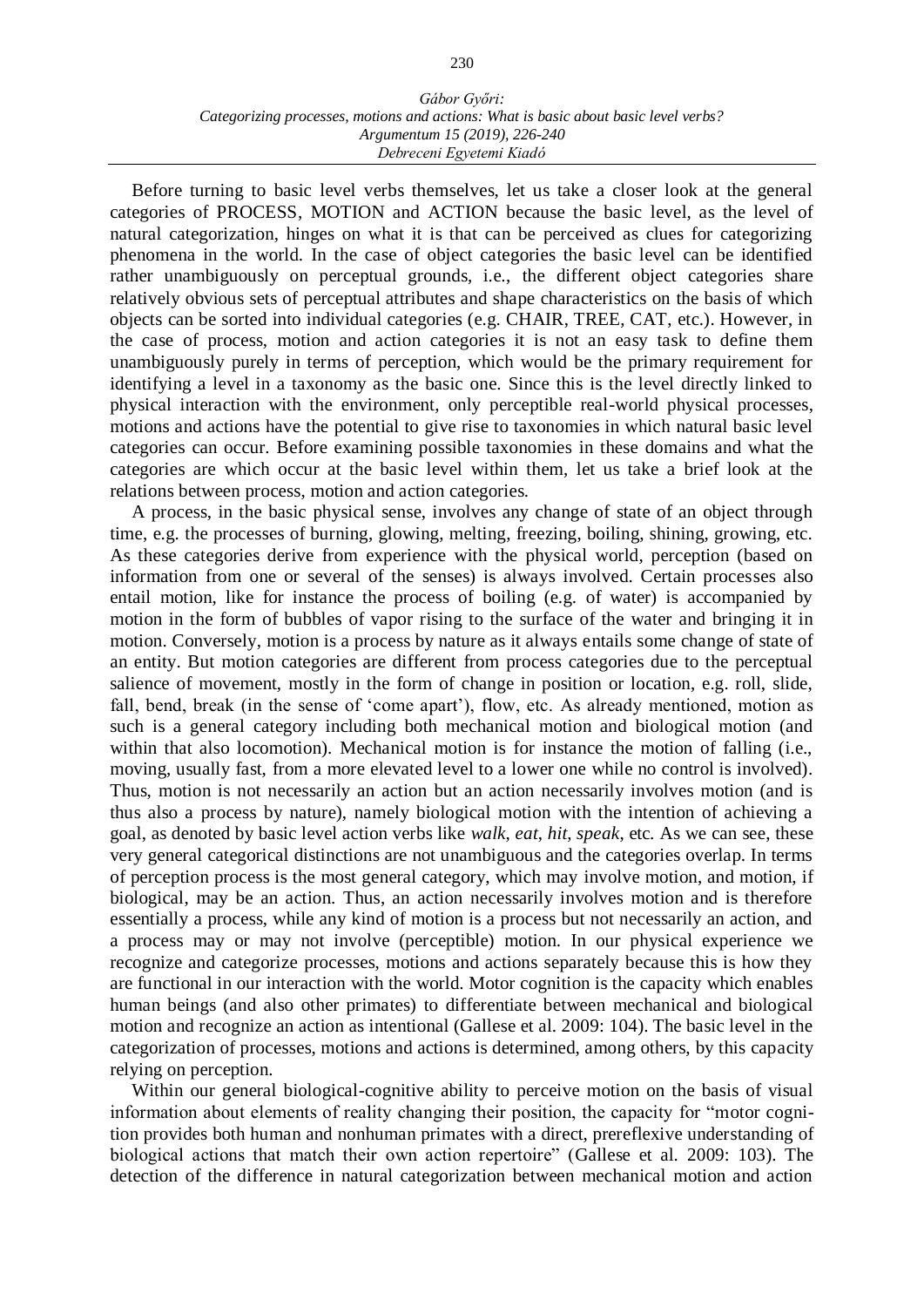(biological motion) relies on this capacity. However, this capacity is not enough for categorizing them in language at the basic level. Looking at their differences with regard to linguistic categorization, we can find cases where the capacity to recognize biological motion and understanding it as intentional action must be supplemented by encyclopedic world knowledge for properly categorizing a type of motion. For instance, if an object descends through the air without control, it is simply a kind of mechanical motion which fits into the category FALL. But perceptually the same motion can also fit into the action category DIVE, corresponding to the meaning of the word *dive* in the following sense: "(of an aircraft or bird) plunge steeply downwards through the air" (Oxford Dictionaries). Recognizing and understanding the intention and the goal detectable in the motion fitting into the action category DIVE cannot be explained on the basis of perceptual clues and the "neural substrate in brain areas involved in matching action perception and action execution (the mirror neuron system)" (Gallese et al. 2009: 103). In addition to motor cognition, the recognition of the observed motion in question as intentional action, be it a bird or an aircraft, requires the nonlinguistic knowledge of the behavior of birds and the workings of aircrafts.

Furthermore, it may not always be easy to recognize the difference between two intentional actions based on very similar motor movements by relying only on our capacity to recognize biological motion as intentional. Linguistic categorization at the basic level often requires invoking encyclopedic world knowledge even in the case of actions for a categorical distinction between two similar intentional motions. For instance, if we compare the basic level action categories KNOCK and HIT, they are clearly different from each other, but it is not easy to define the difference between them unambiguously on purely perceptual grounds because what we can observe in both cases appear to be very much alike. Looking at the meanings denoting the above two categories, we find that *Oxford Dictionaries* defines the verb *knock* as 'strike a surface noisily to attract attention, especially when waiting to be let in through a door' and *hit* as 'bring one's hand or a tool or weapon into contact with (someone or something) quickly and forcefully.' What could be the difference between the two categories, when both involve making a sudden and energetic contact with an object using one's hand or another object held in one's hand? Our understanding of the perceived biological motions helps us recognize both as intentional actions, but that would not be enough for understanding what these actions really are if our capacity of action understanding did not include also the ability to recognize the goals of actions (Gallese et al. 2009: 104– 105). This means that knowing the difference when perceiving an action characterizable as 'making a sudden and energetic contact with an object using one's hand or another object held in one's hand' requires the calculation of intention and of the goal of the action from perceptual clues. However, beside the knowledge deriving in this way from motor cognition, taking contextual information into account based on encyclopedic world knowledge appears to be indispensible. Without this knowledge a proper understanding of the goal of the action and thus recognizing it as knocking or hitting cannot be reached in actual cases of intentionally touching an entity with force and with a quick and dynamic movement. Cultural knowledge seems to be especially crucial in the case of the category KNOCK, as suggested by the above dictionary definition of the verb *knock*.

As we have seen above, in the case of many explicitly perceptible real-world physical processes, motions and actions, perceptual information and action understanding alone may not totally suffice to recognize particular types of these categories and we must rely on encyclopedic world knowledge. Looking at actions which are denoted by verbs definitely meeting the linguistic criteria for basic level terms (based on Rosch's implications), we find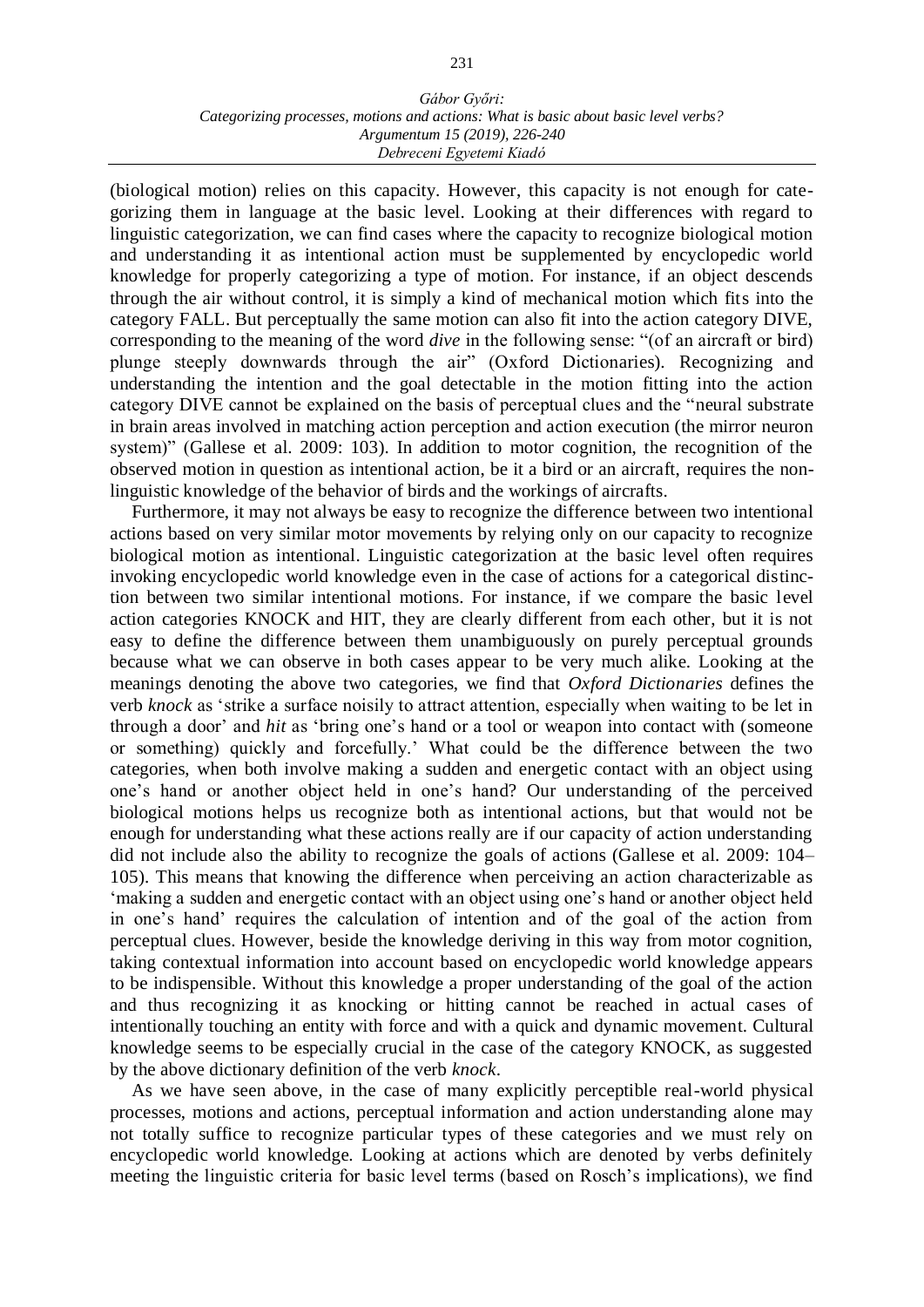that many such verbs very often depend even more heavily on encyclopedic world knowledge and inference based on such knowledge beside the perceptual clues and action understanding. In fact, this latter factor may play a smaller role than the previous one. The verb *say*, for instance, is unquestionably a basic level verb based on the linguistic characteristics for this level. No other verb in Levin's (1993: 209) list of "say verbs" can compete for this status. These verbs are the following: *announce*, *articulate*, *blab*, *blurt*, *claim*, *confess*, *confide*, *convey*, *declare*, *mention*, *note*, *observe*, *proclaim*, *propose*, *recount*, *reiterate*, *relate*, *remark*, *repeat*, *report*, *reveal*, *say*, *state*, *suggest*. It is obvious that a child will hardly start using another verb from this list before learning and using the verb *say*. According to the *OED Online* (s.v. *say*), in present-day English it belongs to the group of words with the highest frequency score, which means more than one thousand occurrences per one million words. Also, the fact that the verb *say* derives from a Proto-Indo European root with the same meaning, namely PIE \**sekw*- 'to say, utter' (Mallory & Adams 1997: 536), is a further indication for its basic level status. Thus, the question arises whether the perception of motion and action is enough to identify SAY as a basic level category. Motion is obviously perceived and intention inferred based on motor cognition, therefore it is interpreted as action. Hearing and recognizing human speech sounds is also a perceptual clue, but a person acting in this way may still not be saying anything but only uttering sounds randomly. In order to recognize that such an action is really an instance of the category SAY, we must have various kinds of conceptual knowledge about human behavior, human culture, and probably even about the particular language.

In the above case Gallese et al.'s (2009) motor cognition hypothesis may still be of some help in recognizing that someone's behavior can be fitted into the category SAY, since action understanding also involves the understanding of communicative intention, though not of the intended message (Gallese et al. 2009: 105; Rizzolatti & Sinigaglia 2010: 270). But if we take the verb *ask*, which Goossens (1990) discusses as a basic level verb, and which it definitely is based on the linguistic behavior of the term, it appears to be even more difficult to recognize the category ASK perceptually though still not impossible on the basis of the motor cognition hypothesis, which – combined with the perceptual clue of intonation – may in fact be of help (ignoring the fact now for argument's sake that intonation may not be necessary for the action of asking). However, if we look at the verb *write*, it would be strange to claim that it is not a basic level verb. But is it possible to recognize an action as the category WRITE perceptually and via the understanding of the persons intention based on neural mechanisms (Gallese et al. 2009; Rizzolatti & Sinigaglia 2010)? It is definitely not because the person in question might be making any kind of marks on a surface that are not orthographical signs. We would have to recognize the marks as such signs of one of the many orthographical systems used by mankind, which cannot be handled by the mirror mechanism of the brain. This recognition absolutely requires encyclopedic world knowledge, cultural knowledge, and theoretically also specialized knowledge of the particular writing system. This is of course not to deny the major role of inductive inference in most of such cases and thus the correct assumption of the type of the action (just as in the case of SAY and ASK). However, the action category WRITE can therefore only be a basic level category in the linguistic sense and not as a natural category, which is naturally not to deny the role of perception of biological motion and its understanding as intentional action in its recognition.

Thus, processes, motions and actions cannot be categorized in themselves on a purely perceptual basis in the way objects can, but we possess the neural mechanisms for motion perception and motor cognition for recognizing and differentiating between them, i.e.,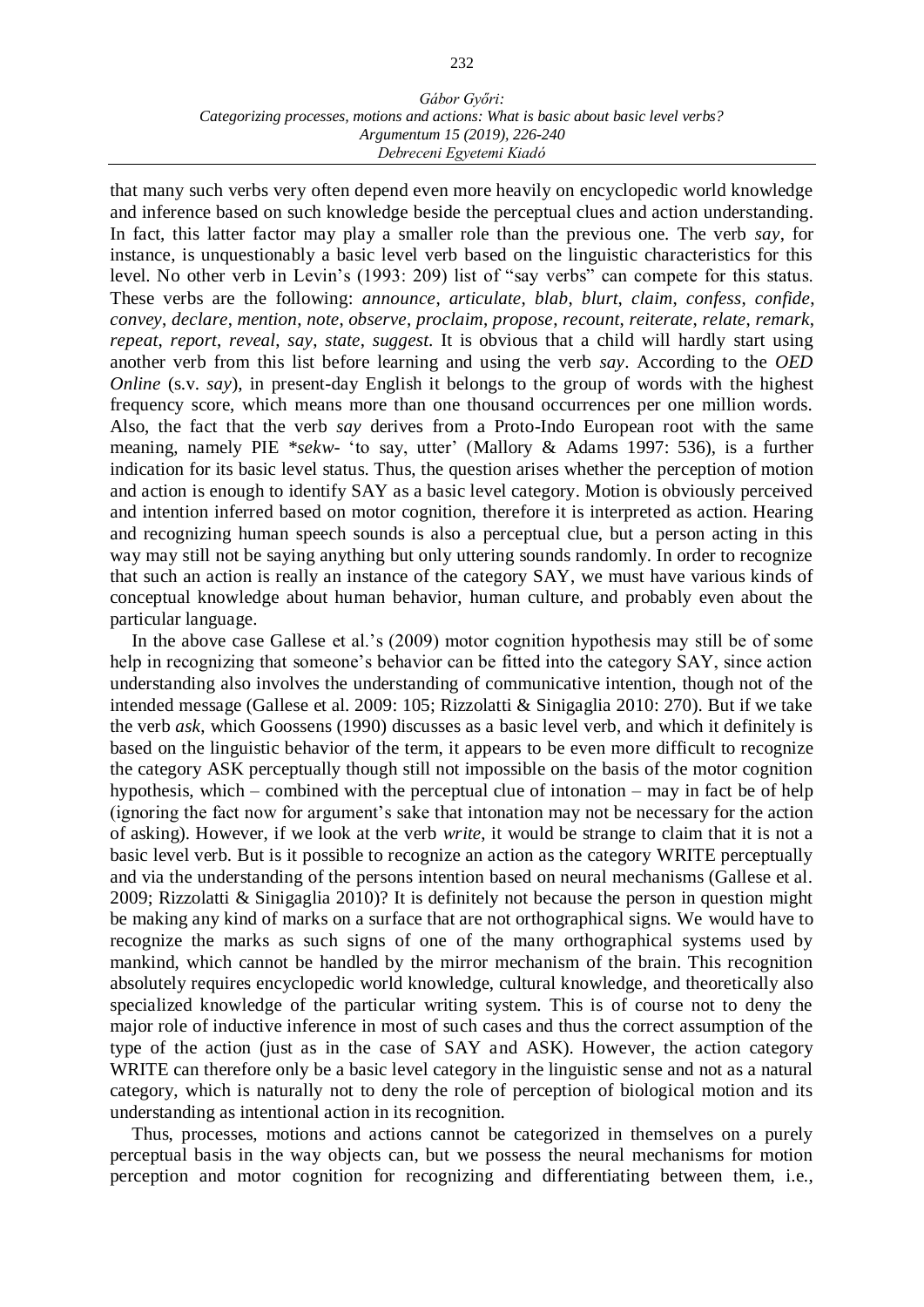categorizing them. This is crucial in our bodily interaction with the environment. These categories fit the definition of the basic level because they arise in our experience with the physical world during this interaction. This state of affairs suggests the possibility of organizing process, motion and action categories into taxonomic hierarchies, since a basic level presupposes the existence of at least two other levels, one superordinate and one subordinate to it. In the case of object categories this clearly implies class inclusion, which relation between the levels is the criterion for a valid taxonomic hierarchy (Rosch 1978: 30). This, however, does not contradict the fact already noted by Brown (1958: 17) that in the case of non-basic levels "[w]e are even likely to feel that these recategorizations are acts of imagination, whereas the major categorization is a kind of passive recognition of the true character of the referent." Categorizations at the superordinate and subordinate levels often seem to be "acts of imagination" indeed, mostly in the case of human artifacts. The superordinate category FURNITURE is obviously not based on common attributes of its basic level categories but on cultural conventions about what is to be considered as items furnishing a place of dwelling. Items like cushion, rug, vase, telephone, etc., listed as kinds of furniture in Rosch and Mervis's (1975: 579) experiment, are definitely not considered as such by speakers of many other languages. Even for a kitchen chair it is not necessary to have specific perceptual attributes, but class inclusion in its case can simply rest on the idea that it is a chair for use in the kitchen.

In the next section I will examine whether class inclusion works for verbs and whether on this basis they can be placed in taxonomic hierarchies. In connection with this I will also take a look at how verbs considered to be at the basic level cognitively relate to their possible super- and subordinates.

## **3 Can verbs be arranged into taxonomic hierarchies?**

Basic level terms in the lexicon of a language denote natural categories, which arise in our perceptual system via our sensory experience with reality and which are directly necessary for interaction with our environment. Basic level nouns denote categories based on perceptual attributes and shape characteristics or the gestalt structure of objects (Rosch 1978: 34; Gallese & Lakoff 2005: 446). Basic level verbs denote categories of processes and motion also based on sensory information processed by our perceptual system coupled with our capacity of detecting motion and of motor cognition for distinguishing biological motion and recognizing intentional action (Kanai et al. 2007; Gallese et al. 2009). However, we also have the cognitive capacity to form categories not directly based on sensory experience and not directly crucial for basic physical interaction with our environment. These categories are only indirectly related to this experience and interaction by being either more or less inclusive of instances than natural categories are. Thus we get a categorical representation of phenomena in the world on a scale of class inclusion, which means that less inclusive categories inherit the properties of more inclusive ones while adding their own. In other words, we get a taxonomic hierarchy of categories in which there are categories superordinate and subordinate to the level of natural categories.

The super- and subordinate relations between categories in a taxonomic hierarchy based on the downward inheritance of properties resulting in class inclusion is an established fact for object categories, although only in a culture dependent form and not in some kind of objective and true way of categorizing things in the world (cf. Hemeren 2008: 29). Based on this state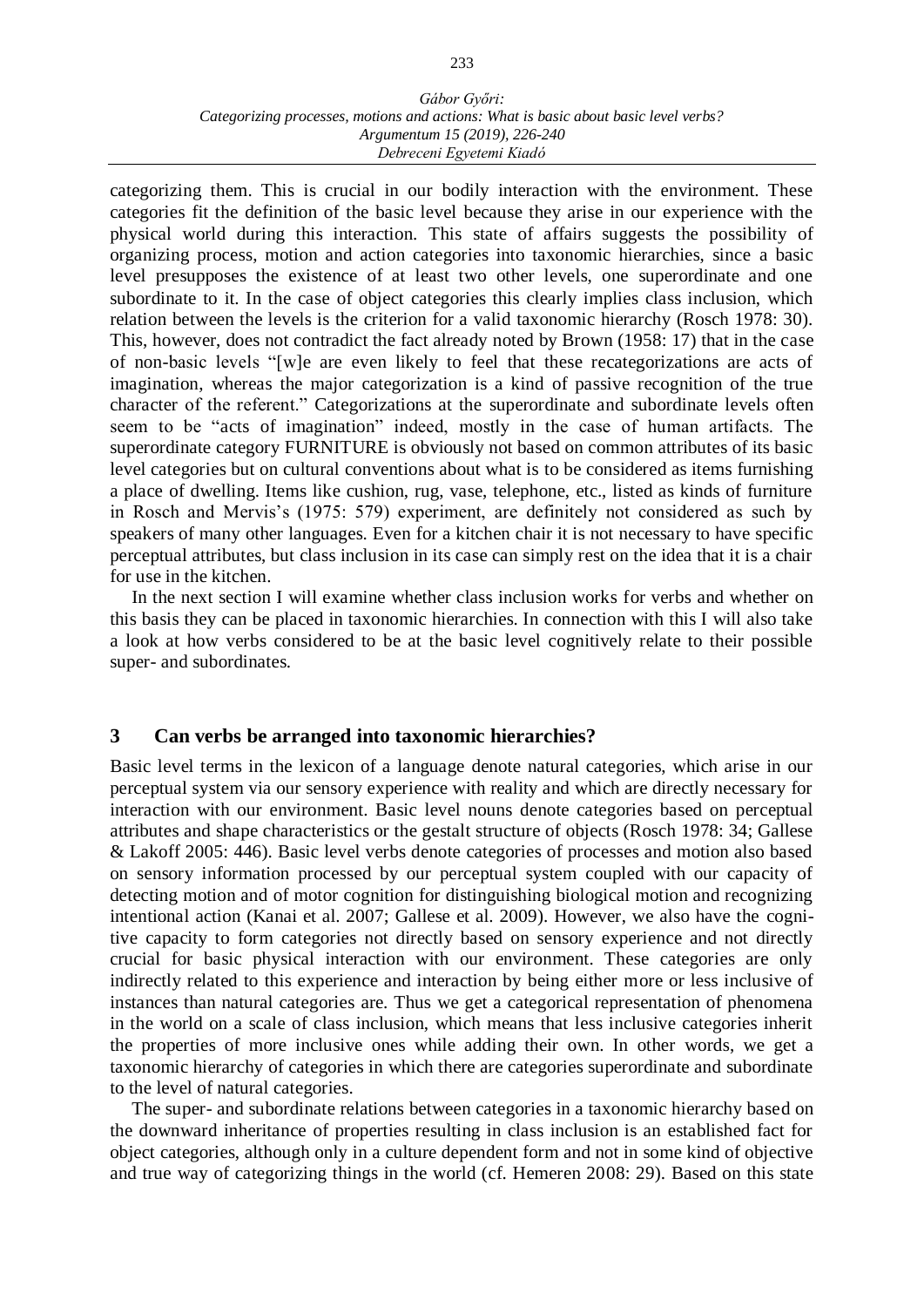of affairs it is generally assumed that such relations also hold for basic level verbs and the categories denoted by them (e.g. Lakoff 1987: 271; Vulchanova et al. 2013: 13). Since these categories emerge on the basis of perceptual experience during basic physical interaction just like categories denoted by basic level nouns, the assumption appears to be justified. Thus, Vulchanova et al. (2013: 13) claim, for instance, the verb *go* to be a superordinate level term, *walk* a basic level one, and *strut* and *stroll* subordinate ones. On the one hand this seems absolutely logical, especially from the point of view of the organization of the lexicon. The verb *go* expresses a very general form of locomotion while *strut* and *stroll* express rather specific ones, and thus *walk* appears to express a relatively neutral form. However, from these verbs it is the verb *go*, which conforms more to implications of basic level categorization for language, e.g. acquired earlier by children and used with a greater frequency, and this is not characteristic for superordinate categories due to their too general scope of meaning (Rosch 1978: 35). Also, if we look at the action category GO, it seems to be the most neutral category with respect to perceiving and experiencing biological motion, in this case locomotion, in our physical interaction with the environment, which defines the basic level in a taxonomy.

It is not surprising, therefore, that there is no consensus as to the existence of a clear taxonomic hierarchy in the case of verbs, be it only in comparison to nouns, or only depending on the types of verbs, or with respect to the identifiability of a basic level (e.g. Rice 1997: 98; Fellbaum 1998: 79; Hemeren 2008: 32, 63; Childers & Tomasello 2006: 325). Fellbaum (1998: 79) and Fellbaum and Miller (1990: 566) explain hyponymy among verbs as not based on "a kind of" relation, which is responsible for hierarchical relations among nouns, but as based on troponymy, a relation of manner, i.e., "a manner of" relation. Although it is true "that the semantic distinction between two verbs is different from the features that distinguish two nouns in a hyponymic relation" (Fellbaum 1998: 79), the basic level in categorization, whether of objects, processes, motions or actions, is not based on and does not derive from the linguistic behavior of terms which we call basic level terms. The basic level status of these terms in language derives from non-linguistic cognitive processes, namely the sensory experience during physical interaction with the environment processed categorically by our perceptual system.

Let us now take a look at verb taxonomies in more detail. Comparing e.g. verbs of ingestion (*ingest*, *consume*, *nibble*, *devour*, *eat*, etc.), we find that the verb *eat* is the one in the list that is the basic level verb. It is learnt and used earlier by children and is a more useful name (as compared to the others) for the particular activity, i.e., it is used more often in everyday speech and it evolved earlier in the history of English (Eng. *eat* < PIE root \**ed-* 'to eat'). Thus, it is absolutely justifiable to claim that *eat* is a basic level verb and EAT is a basic level category. In addition, the category EAT can truly be regarded as the generalization of an action based on perceptual clues in terms of action "understanding […] mediated by the parieto-frontal mirror mechanism" in the brain (Rizzolatti & Sinigaglia 2010: 271). This latter fact implies that EAT is an action category included in a more general category and including at the same time less general categories, which is a characteristic of perceptually based categorization. Figure 1 shows how this state of affairs materializes in hyponymy relations of the verb *eat*, which itself appears at the basic level in the taxonomy.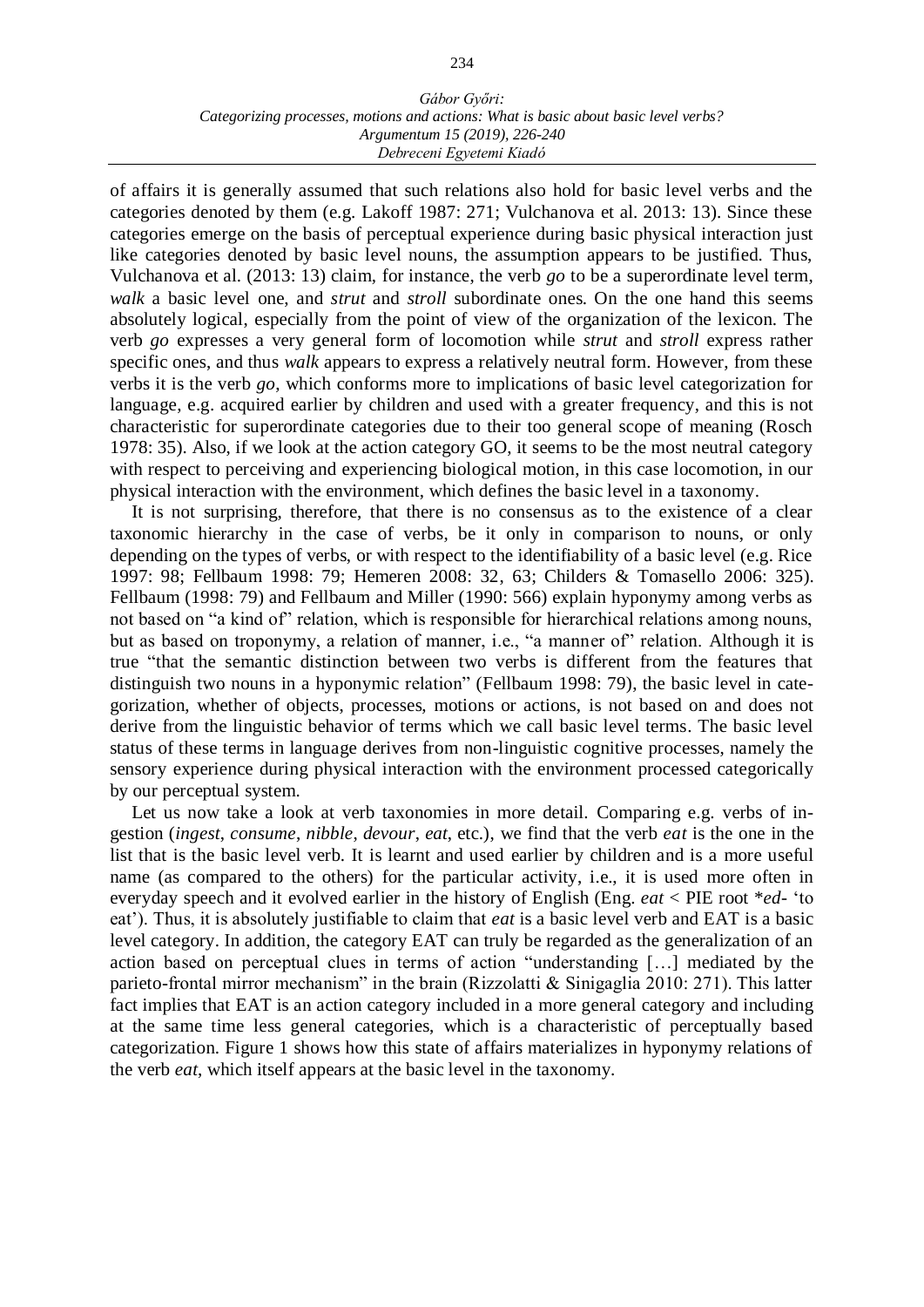

*Figure 1. The hyponymy relations of* eat *and its place in the taxonomic hierarchy.*

As we can see in Figure 1, the verb *eat* is a co-hyponym of *drink* under their shared hypernym *ingest*, both having their own hyponyms (or subordinates) illustrated here with a few examples. It is a relatively common characteristic of object categories that members of the categories subordinate to the basic level are recognized on the basis of more specific perceptual attributes than the ones of the basic level category, which means that their subcategorization is based on class inclusion. Thus, for example, the category POODLE shows all the perceptual attributes of the DOG category plus some others characteristic only of the POODLE category. In the same vein, the action category EAT exhibits certain perceptual attributes on the basis of which particular actions belong to this category. Its subordinates exhibit these same attributes plus certain specific others, as for example GOBBLE, having the attributes of EAT, which action is accompanied by the attributes 'haste' and 'absence of proper chewing'. These additional attributes appear to be perceptual ones just like the additional attribute 'small bites' in the case of NIBBLE beside the attributes of EAT. In the case of DEVOUR the additional attribute which makes it a subcategory of EAT is a type of behavior characterizable as 'greedy' in a physical sense, which may be understandable via the mirror mechanisms of the brain responsible for the understanding of intention and goal in perceived action (cf. Gallese et al. 2009; Rizzolatti & Sinigaglia 2010).

The attributes listed for the subordinate categories of EAT are taken from the meanings given by *WordNet* for the verbs listed as troponyms of *eat*, i.e., *gobble*, *nibble* and *devour* (among others). As already mentioned, troponymy, as termed by Fellbaum & Miller (1990: 566), is a semantic relation between a verb expressing the manner of an action denoted by a more general verb and the more general verb, and therefore, it is a relation similar to hyponymy in the case of nouns (Miller 1991: 228, 1999: 7). Fellbaum (1998: 79) talks about "verb hyponyms" and Riemer (2010: 275) says that "[t]he verbal equivalent of hyponymy/taxonomy is troponymy". If we subject the hyponymic relations of verbs of ingestion to a semantic entailment test (cf. Fellbaum 1998: 80), a clear taxonomic hierarchy seems to crystallize, which even shows class inclusion. Sentences (1) and (2) prove this relation between the basic level term *eat* and its subordinates *devour* and *nibble*, while sentence (3) proves the same relation between *eat* and its superordinate *ingest* because all three sentences contain true statements and the reasoning in them cannot be turned around.

- (1) If someone *devours* something, then the person *eats*.
- (2) If someone *nibbles* (something), then the person *eats*.
- (3) If someone *eats* (something), then the person *ingests* something.

#### 235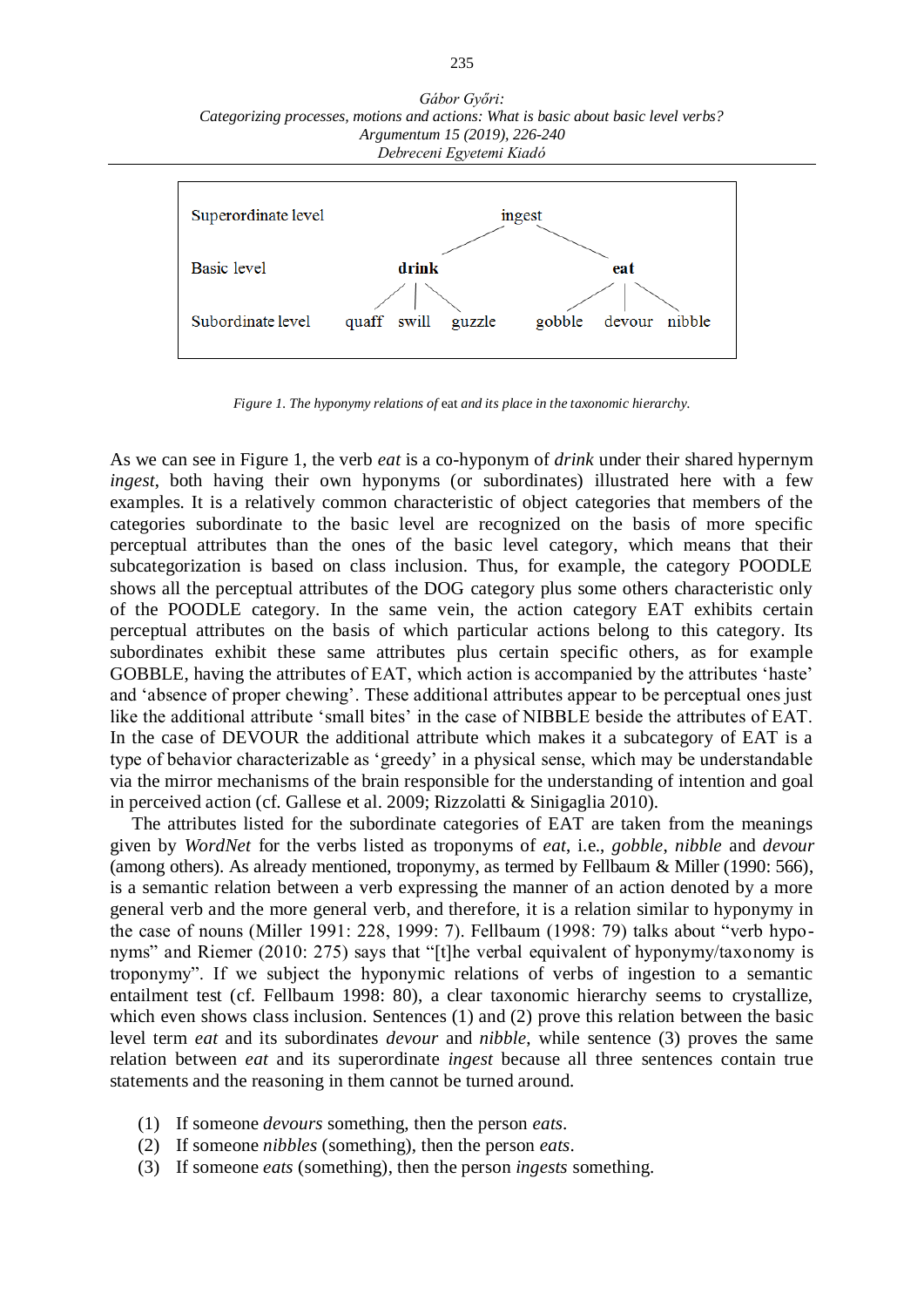Although Riemer's (2010: 275) claim of equivalence between hyponymy and troponymy appears to hold in the above description of *eat* as a basic level verb in the taxonomy of verbs of ingestion, verbal hyponymy still seems to have its peculiarities and problematic issues. Staying with the verbs of ingestion, one such issue is that of synonymy. For instance, in the case of *eat* and *drink*, several of their hypernyms and their troponyms/hyponyms listed in WordNet, are also the synonyms of these basic level terms according to Oxford Dictionaries. Thus, we have *consume, devour, ingest, partake of, gobble, gobble down, gobble up, gulp, gulp down, bolt, bolt down, wolf, wolf down, cram down, finish, finish off* as synonyms of *eat*, and *swallow, gulp down, quaff, swill, guzzle, sup, imbibe, partake of, sip, consume, take, drain, toss off* as synonyms of *drink*. Also, for several hyponyms of *eat* and *drink* WordNet gives the same meanings, suggesting that they are exact synonyms. Thus, for instance the hyponyms of *drink*, the verbs *gulp, quaff, swig*, listed as its troponyms, all mean 'to swallow hurriedly or greedily or in one draught', and the hyponyms of *eat*, the verbs *devour, guttle, raven, pig*, i.e., its troponyms, all mean 'eat greedily'.

The above considerations seem to reveal a contradiction, which is that various levels in a taxonomic hierarchy are also coordinated as they stand in synonymic relations to each other. This raises the question how troponymy can be equated with hyponymy if it entails synonymy at the same time. In other words, how can subordination in the case of verbs be explained with troponymy if it also leads to coordination in a taxonomy in the form of synonymy? If we compare this situation with a taxonomic hierarchy of concrete nouns, we find that synonymy and hyponymy are separate relations. While the meaning of *nibble* 'eat intermittently; take small bites of', hyponym of *drink*, i.e., its troponym, can be illustrated with the sentence *She never eats a full meal – she just nibbles* (WordNet), the sentence *I don't have a table – I just have a kitchen table* is logically incorrect because of the taxonomic relation between *table* and *kitchen table*. However, the sentence *I don't have a table – I just have a desk* does not appear to be defective in this way due to the synonymic relation between *table* and *desk*. In the case of nouns super- and subordinate terms cannot be synonymous with the basic level term. *Furniture* as the superordinate of *table* and a term subordinate to it, for instance *dining table*, are not its synonyms. The synonyms of *table* are actually its coordinates, i.e., other basic level terms subordinate to furniture: *bench, counter, desk, stand,* etc. (Oxford Dictionaries).

Newman's (2009: 30) claim that "the concepts of *sit*, *stand*, and *lie* are good candidates for 'basic level categories'" is absolutely convincing. WordNet gives the following hypernyms and troponyms of *sit, stand, lie*. Starting with *sit*, it is interesting to note that WordNet does not provide a hypernym for this verb but lists the following troponyms of *sit*:

*lounge* (sit or recline comfortably) *sprawl* (sit or lie with one's limbs spread out) *perch, roost, rest* (sit, as on a branch) *squat, crouch, scrunch, scrunch up, hunker, hunker down* (sit on one's heels)

The hypernym of *stand* given by WordNet is *rest* 'not move; be in a resting position', while its troponyms are:

*ramp* (stand with arms or forelegs raised, as if menacing) *stand back* (stand away from an object or person) *line up, queue up, queue* (form a queue, form a line, stand in line)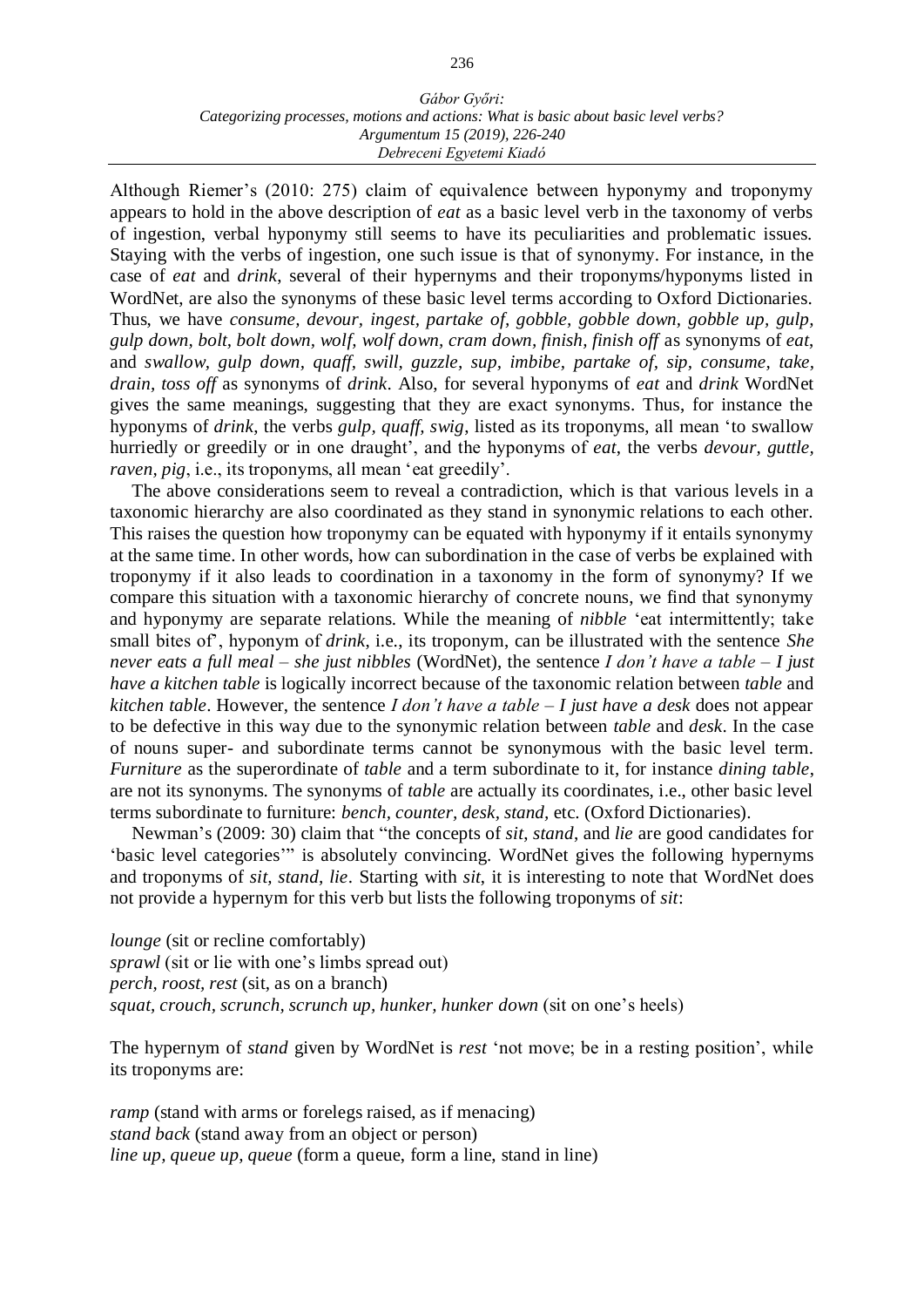Just as for *sit*, WordNet does not provide a hypernym for the verb *lie* ('be lying, be prostrate; be in a horizontal position') but lists the following as its troponyms:

*sun, sunbathe* (expose one's body to the sun) *sprawl* (sit or lie with one's limbs spread out) *recumb, repose, recline* (lean in a comfortable resting position) *rest* (be at rest) *overlie* (lie upon; lie on top of) *lie awake* (lie without sleeping) *repose* (lie when dead) *bask* (be exposed)

Taking a close and critical look at the troponyms of these three verbs, we can ascertain that the listed verbs do not express manners in which the actions expressed by *sit*, *stand* and *lie* can be performed, and can thus not be convincingly claimed to be their hyponyms. It is also interesting to note that the hypernym *rest* given for *stand* is listed as a troponym of both *sit* and *lie*, which in theory should make it strangely also a hypernym of both. For this reason *rest* can obviously not be a hypernym of *sit* and *lie*, which appear not to have a hypernym at all, although all three (*sit*, *stand* and *lie*) are basic posture verbs. Theoretically, the expression *assume a posture* is their conceptual superordinate, but without a lexicalized form, *sit*, *stand* and *lie* do not have a hypernym. Since they do not appear to have troponyms which could function as hyponyms either, we must establish that they cannot be placed in a taxonomic hierarchy in spite of the fact that they are the three archetypal posture verbs.

As can be seen from the lists of troponyms, they often comprise figurative descriptions of the action that the basic level verb denotes. For instance, the troponyms of *eat* are e.g. *wolf, wolf down, slurp, garbage down, gobble up, shovel in*, etc. If troponyms are synonyms at the same time, then it appears that they denote the same category from different aspects, i.e., in the above case *eat* and its troponyms are members of the same category. This can only occur if the category is a prototype category, with *eat* being the most unmarked member. This member is the most central (and thus most typical) in the category. This can be explained by figuration adding markedness to the meanings and pushing the other members more toward the periphery. The prototype effect of the troponymic relation between verbs can be illustrated with the example of the following dialogue:

A: I ate a sandwich. B: How did you eat it? Did you devour it? A: No, I just ate it.

Obviously, the basic level action EAT can be carried out without being characterized by any manner of the action, since it represents the most typical way of performing the action. However, in the case of true hyponymy this is not the case, as can be seen in the following dialogue as an example:

A: I have a dog.

B: What kind of a dog? Do you have a poodle?

A: \*No, I just have a(n ordinary) dog.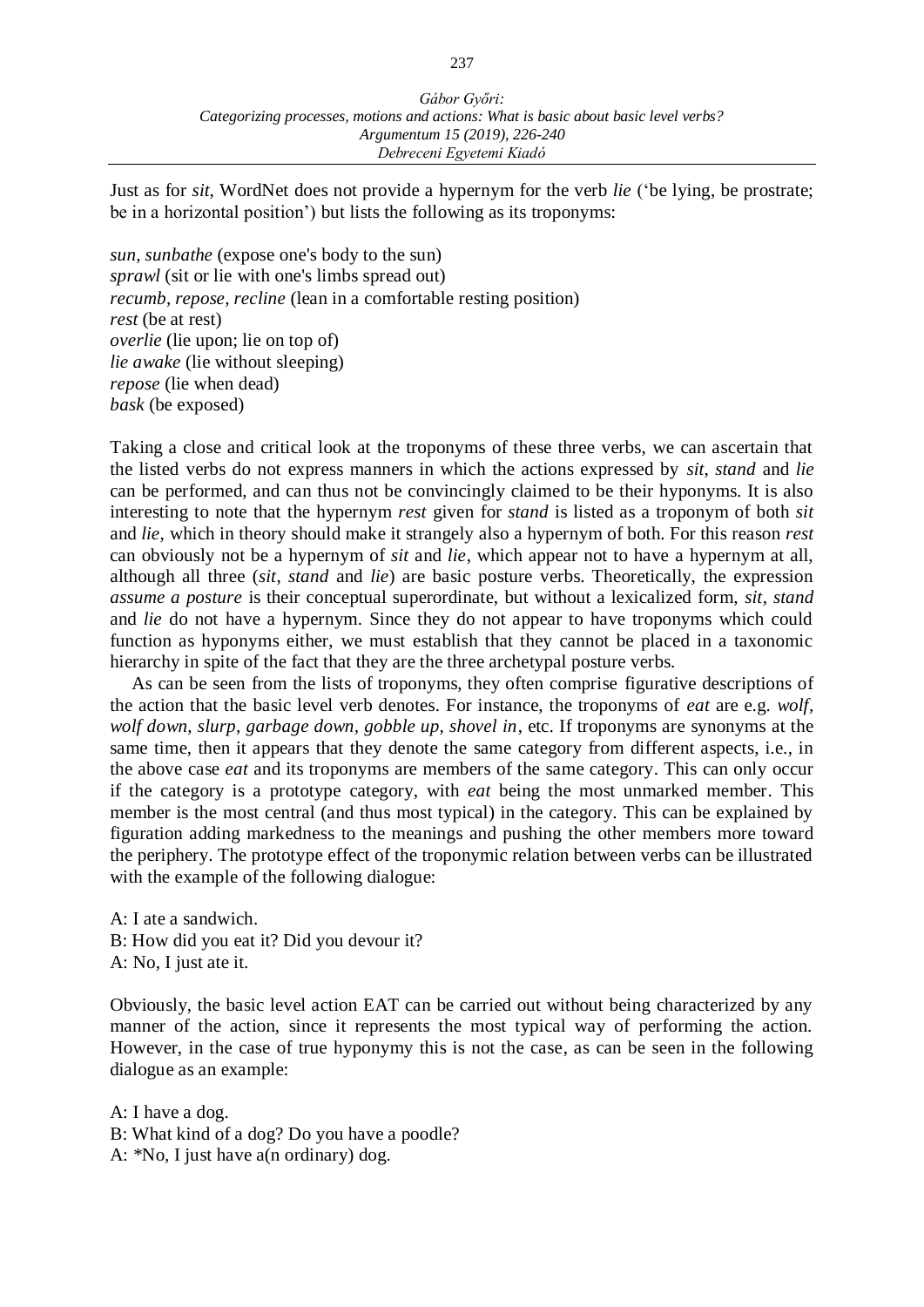The basic level of object categories appears to be too abstract (as regards their attributes) in many cases to serve as a prototype among its members. Even if the dog in the above example were a mixed breed, it could not be just a 'dog'. In spite of the basic level being perceptually defined for basic physical interaction with the world, its members are characterized by some additional attribute(s) which correspond to actual instances of the category. A member only possessing the attributes of the basic level category does not exist. This appears to be a major difference between true hyponymy of object nouns and verb hyponymy based on troponymic relations.

# **4 Conclusion**

My main aim in the paper was to examine how real the basic level is in the case of verbs. On the one hand, this question relates to the issue of the extent to which basic level verbs derive from non-linguistic categorizations based on perception, and on the other, to the issue of the status of such verbs as basic level categories in a taxonomic hierarchy. In our physical experience and interaction with the environment we form perceptual categories both of realworld objects and processes and motions because without these a functional and adaptive interaction could not ensue. As social beings it is crucial for us to communicate about our experiences with reality for the sake of cooperative interaction with our environment. This communication relies on linguistic symbols denoting these categories, which state of affairs, however, entails that the perceptual basis of the denoted categories is extended with conceptualizations based on encyclopedic world knowledge both in the case of nouns and verbs. In the case of verbs, categories are formed on the basis of motion perception and the recognition of biological motion and goal directed intentional action with the help of motor cognition. Thus, in contrast to basic level object categories, which basic level nouns denote, basic level verbs denote basic level categories of processes, motions and actions. These categories serving as the bases for basic level linguistic categories, i.e., basic level verbs, appear to be supplemented by the mentioned conceptualizations even more than in the case of basic level nouns.

As for the issue of how verbs can be ordered into taxonomic hierarchies, basic level verbs do not seem to be basic with regard to their status in such a hierarchy but more in the sense of deriving from the categorization of physical experience with reality based on motion perception and motor cognition. Many process, motion and action categories do not seem to exhibit a hierarchical structure, and thus the basic level in these general categories does often not have a superordinate and subordinates. If subordinates exist for a basic level verb in the lexicon, then this hyponymic relation is based on troponymy, the relation of manner. However, these troponyms, and mostly also the hypernyms (if such exist), are simultaneously synonyms of the basic level verb. This suggests that they are more likely to be more or less peripheral members of a prototypical category, in which the basic level verb denotes the most prototypical member, than real subordinates to the basic level.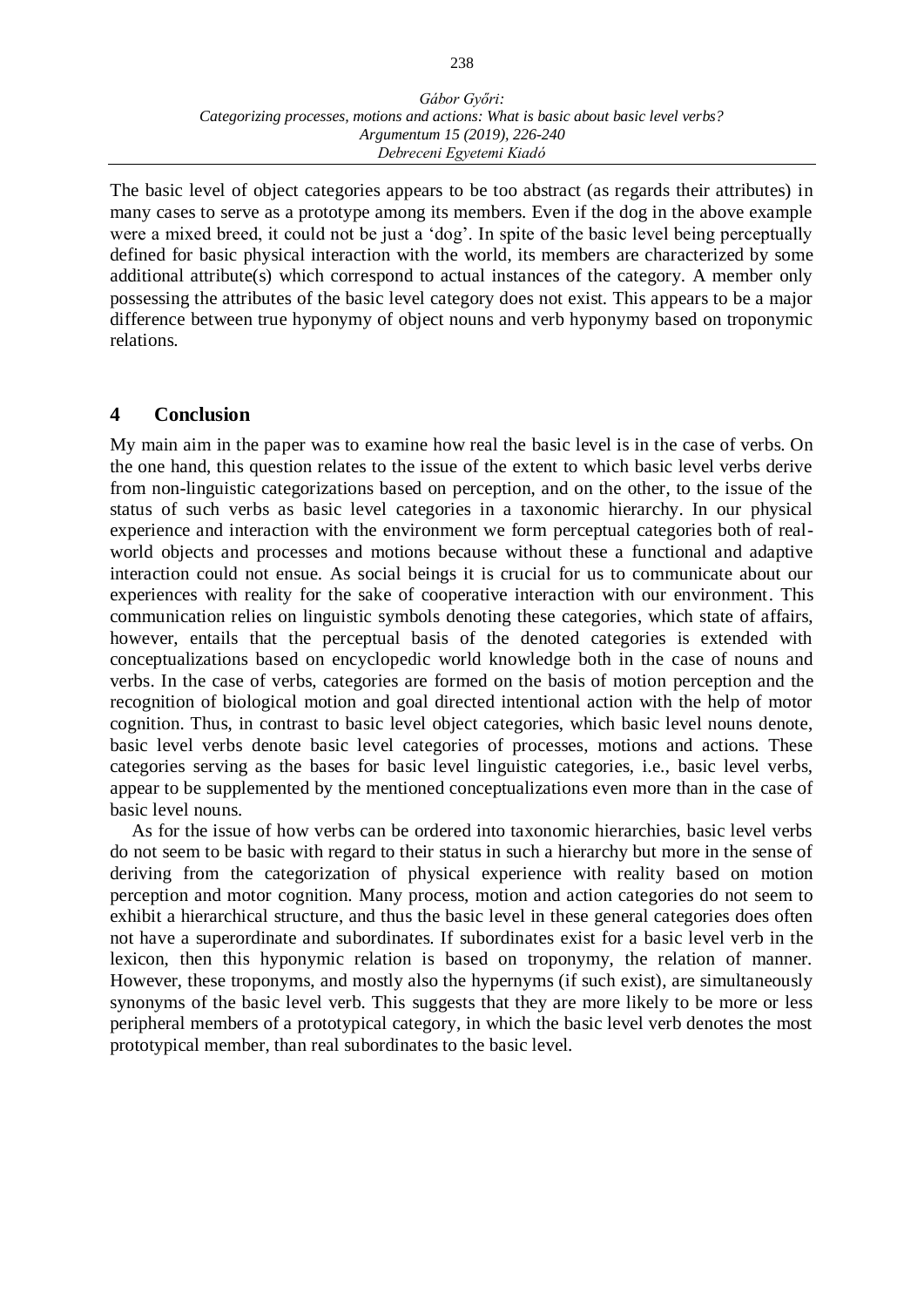### **References**

- Archambault, A., Gosselin, F. & Schyns, P.G. (2000): A natural bias for the basic level? In: L. Gleitman, R. & Joshi, A.K. (eds.): *Proceedings of the Twenty-Second Annual Conference of the Cognitive Science Society*. Mahwah: Lawrence Erlbaum, 585–590.
- Brown, R. (1958): How shall a thing be called? *Psychological Review* 65, 14–21.
- Childers, J.B. & Tomasello, M. (2006): Are nouns easier to learn than verbs? Three experimental studies. In: Hirsh-Pasek, K. & Golinkoff, R.M. (eds.): *Action Meets Word: How Children Learn Verbs*. Oxford: Oxford University Press, 311–335.
- Fellbaum, C. & Miller, G. (1990): Folk psychology or semantic entailment? A reply to Rips and Conrad (1989). *Psychological Review* 97, 565–570.
- Fellbaum, C. (1998): A semantic network of English verbs. In: Fellbaum, C. (ed.): *WordNet: An Electronic Lexical Database*. Cambridge: The MIT Press, 69–104.
- Gallese, V. & Lakoff, G. (2005): The Brain's concepts: The role of the sensorymotor system in conceptual knowledge. *Cognitive Neuropsychology* 22.3–4, 455–479.
- Gallese, V., Rochat, M., Cossu, G. & Sinigaglia, C. (2009): Motor cognition and its role in the phylogeny and ontogeny of action understanding. *Developmental Psychology* 45.1, 103– 113.
- Golinkoff, R.M., Shuff-Bailey, M., Olguin, R. & Ruan, W. (1995): Young children extend novel words at the basic level: Evidence for the principle of categorical scope. *Developmental Psychology* 31.3, 494–507.
- Goodson, F.E. (2003): *The Evolution and Function of Cognition*. Hillsdale: Lawrence Erlbaum Associates.
- Goossens, L. (1990): Framing the linguistic communication scene: *ask* vs. *acsian* and *biddan*. In: Andersen, H. & Koerner, K. (eds.): *Historical Linguistics, 1987: Papers from the 8th International Conference on Historical Linguistics*. Amsterdam: John Benjamins, 191– 209.
- Győri, G. (2017): What happens to the basic level in language? Some theoretical considerations with crosslinguistic examples. *Cognitive Linguistic Studies* 4.2, 171–193.
- Harnad, S. (2005): To cognize is to categorize: Cognition is categorization. In: Cohen, H. & Lefebvre, C. (eds.): *Handbook of Categorization in Cognitive Science*. Amsterdam: Elsevier, 20–43.
- Hemeren, P.E. (2008): *Mind in Action: Action Representation and the Perception of Biological Motion*. (Lund University Cognitive Studies 140). Lund: Lund University.
- Kanai, R., Sheth, B.R. & Shimojo, S. (2007): Dynamical evolution of motion perception. *Vision Research* 47, 937–945.
- Lakoff, G. (1987): *Women, Fire and Dangerous Things. What Categories Reveal about the Mind.* Chicago: The University of Chicago Press.
- Levin, B. (1993): *English Verb Classes and Alternations: A Preliminary Investigation*. Chicago & London: The University of Chicago Press.
- Mallory, J.P. & Adams, D.Q. (1997): *The Encyclopedia of Indo-European Culture.* London & Chicago: Fitzroy Dearborn.
- Mascalzoni, E. & Regolin, L. (2011): Animal visual perception. *WIREs Cogn Sci* 2, 106–116.
- Miller, G.A. (1991): *The Science of Words*. New York: W.H. Freeman.
- Miller, G.A. (1999): On knowing a word. *Annual Review of Psychology* 50, 1–19.
- Mohan, K. & Arun, S.P. (2012): Similarity relations in visual search predict rapid visual categorization. *Journal of Vision* 12, 19.